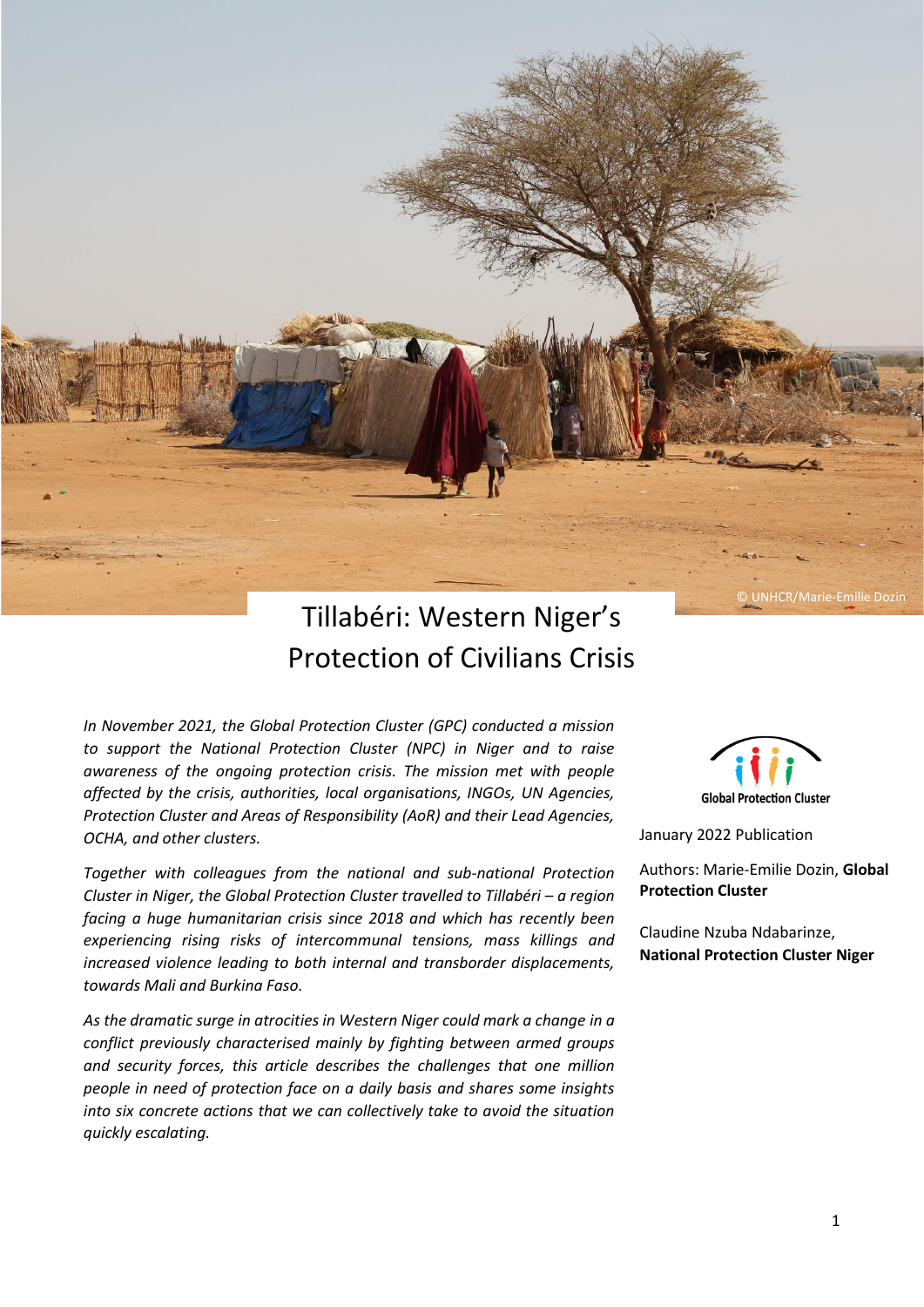#### **What is happening in Niger?**

An announced growth of 7% in 2021, a sharp increase in investments and notable social advances, make Niger's economy the most dynamic in West Africa according to the IMF. Nonetheless, with a Human Development Index of 0.394, Niger remains ranked 189<sup>th</sup> in the world out of 189 countries. 42.5% of the population live below the poverty line, half of the population is under 15 years old and 41% of school-aged children are not going to school. In addition to a big social backwardness, Niger faces several threats simultaneously, including armed conflict, climate change and endemic diseases, which only contributes to the complexity of the context.

More recently, the country has been facing a **dramatic surge in atrocities**, with the expansion of armed groups affiliated to the Islamic State in the Greater Sahara (ISGC) and Al-Qaeda to western Niger. In 2021, violence at a scale never experienced before has been recorded with nine horrendous attacks taking place in villages in Tillabéri and Tahoua regions, within 40km of the border with Mali and Burkina Faso (*see map*) 1 . In March, 170 Tuareg villagers were killed in Niger's worst attack in recent history, while another 69 civilians, including local leaders, were killed in the attack of Banibangou on November 4.

The armed conflict is characterized **by systematic killings and kidnapping of civilians accompanied by looting of cattle and goods**. The modus operandi is consistent across the Central Sahel region, where armed groups enter villages on motorcycles, killing men and boys, and burning houses and granaries. Threats against civilians, repressive policies imposed on the population, closure of schools, recruitment and illegal taxation, in the form of livestock, money or grain, are also widespread in the 'three borders area'. In southeastern Niger, armed criminal groups, operating since 2019 on both sides of the border with Nigeria and Tchad, have made kidnappings for ransoms an income-generating activity – targeting mainly farmers and herders; but also, women and young girls, kidnapped for the purposes of forced marriage or to perform domestic tasks. From January to November 2021, 129 kidnapping incidents affecting 499 people were reported by protection actors in the communes of Bosso, Diffa, Gueskerou, Kablewa, N'Guigmi and Toumour<sup>2</sup>.



**Early and forced marriage** is one example of a deeply harmful prevalent practice that needs to be addressed more urgently. In Niger, 76% of girls are married before the age of  $18<sup>3</sup>$ . Child marriage occurs at the intersection of sexism, poverty and weak legal redress<sup>4</sup>, now exacerbated by insecurity and activism of radical armed groups. The phenomenon is growing and worsening with these marriages being perceived as a mean of personal and economic security for the girl as well as a source of income for the poorest families. Information collected by the GBV Sub-Cluster demonstrates clearly the link between the lack of livelihoods and the exposure to GBV, with the situation of economic precariousness leading to harmful coping strategies, including the use of sex for survival and early marriage being reported as the most common category of GBV in Niger<sup>5</sup>. In areas of N'Guigmi and Goudoumaria (Diffa) or Torodi (Tillabéri), the most affected by the conflict, it is not less than 100% of households surveyed that report having at least one child married<sup>6</sup>.

<sup>1</sup> [HRW, Surge Atrocities by Armed Islamist Groups, August 2021.](https://www.hrw.org/node/379457/printable/print)

<sup>&</sup>lt;sup>2</sup> Niger Protection Cluster, Advocacy Note on the Situation of Kidnappings in the Region of Diffa, November 2021.

<sup>3</sup> Niger Humanitarian Needs Overview, 2021.

<sup>4</sup> The Nigerien Civil Code (art.44) does not follow the standards of the International Convention on the Rights of the Child and discriminates

on the basis of gender. Thus, the minimum age of marriage for the girl is set at 15 years, while boys cannot be married before 18 years. <sup>5</sup> Early marriage represents 28% of GBV incidents collected by the GBVIMS in Niger.

<sup>6</sup> Niger Multi-Sectorial Needs Assessment (MSNA), 2021.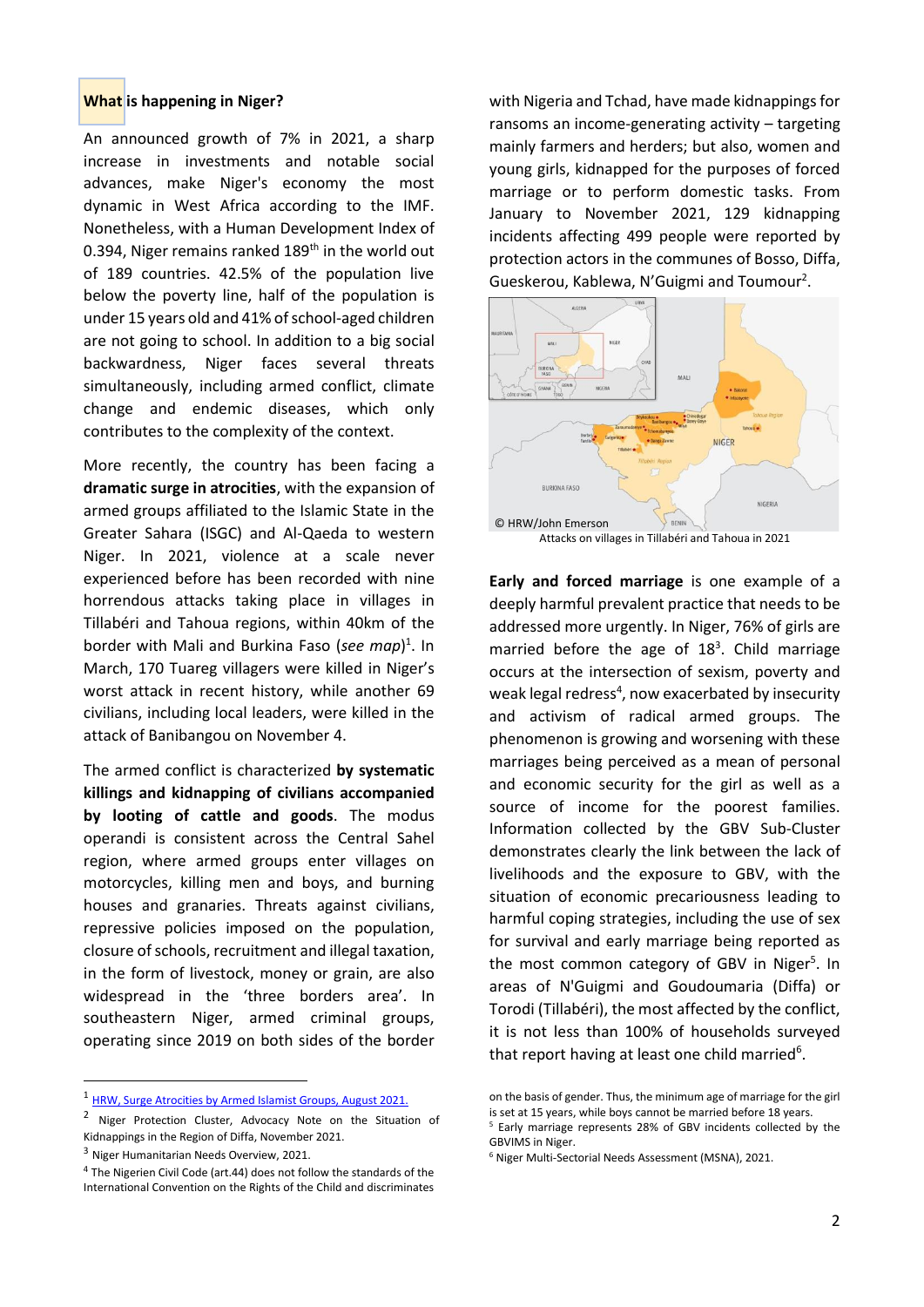# **Why is it important?**

# **First, because the situation is worsening, and the protection of civilians should be on top of our collective agenda.**

The Protection Cluster estimates that 1.1 million people will be in need of protection next year (HRP  $2022$ <sup>7</sup> – with a sharp increase of people in need of psychosocial care. People are under high risk of facing systematic violations of their most fundamental rights, starting with their safety and well-being. Some of the most common violations are internal displacement, unlawful killings, looting, kidnapping, forced recruitment, early and forced marriage, and sexual violence. The use of mines and other explosive ordnances, as a new strategy from armed groups, and the rising intercommunal tensions over access to land and water also require our full attention and strengthened coordination and response capacity. Unaddressed, there is a well-founded fear that the growing communal violence could lead to the formation of ethnic self-defence groups, with even more deadly results – similarly to neighbouring Burkina Faso and Mali.

# **Second, because the violence triggers multiple and secondary displacement with no end in sight.**

With a rise of 35% in the number of IDPs and significant secondary movements recorded in 2021, displacement has had a particular impact on the well-being of populations and in particular their mental health, which almost systematically require a full multisectoral response. Civilians live in fear and psychosis of non-state armed groups and despair of never returning to their areas of origin. While Nigerien authorities have facilitated some returns in the region of Diffa<sup>8</sup>, these remain relatively limited and sometimes perceived as premature, given the growing insecurity in Diffa, Maradi, Tahoua and Tillabéri.

**Third, because humanitarian access is shrinking leaving thousands of forcibly displaced persons stranded in inaccessible areas near the border with Mali and Burkina Faso.** 

Administrative restrictions imposing escorts on humanitarian workers have limited their response capacity and increased the vulnerability of populations, particularly in Tillabéri and in Diffa, respectively towards the borders of Mali/Burkina Faso and Nigeria/Chad. Incursions by armed groups into Nigerien territory have also caused internal displacement, with forcibly displaced people stranded in inaccessible areas – far from humanitarian support and access to basic services. In this type of highly complex environment, international actors' footprint and State presence is drastically reduced – leaving local and national NGOs and community-based mechanisms as the sole providers of assistance and protection.



Exchanges with women community leaders in Tillabéri

#### **What can we do about it?**

Here are six things that we believe can be done to respond to conflict dynamics and humanitarian needs in Niger and ensure proper attention is given to the protection crisis.

# **1- Make community mechanisms and L/NNGOs as a framework for protection central in the humanitarian response**

With the operational space shrinking for humanitarian actors, it is worrying that basic social services and protection provided by humanitarian actors as well as civil society are too far away from communities and fewer in number. In some areas, for fear of reprisal, the legitimate increase in the reluctance of community focal points to collaborate with humanitarian actors and the

<sup>7</sup> Niger Humanitarian Response Plan, 2021.

<sup>8</sup> As of August 31, 7,376 households of 40,138 people have returned to 24 villages of origin in the region of Diffa